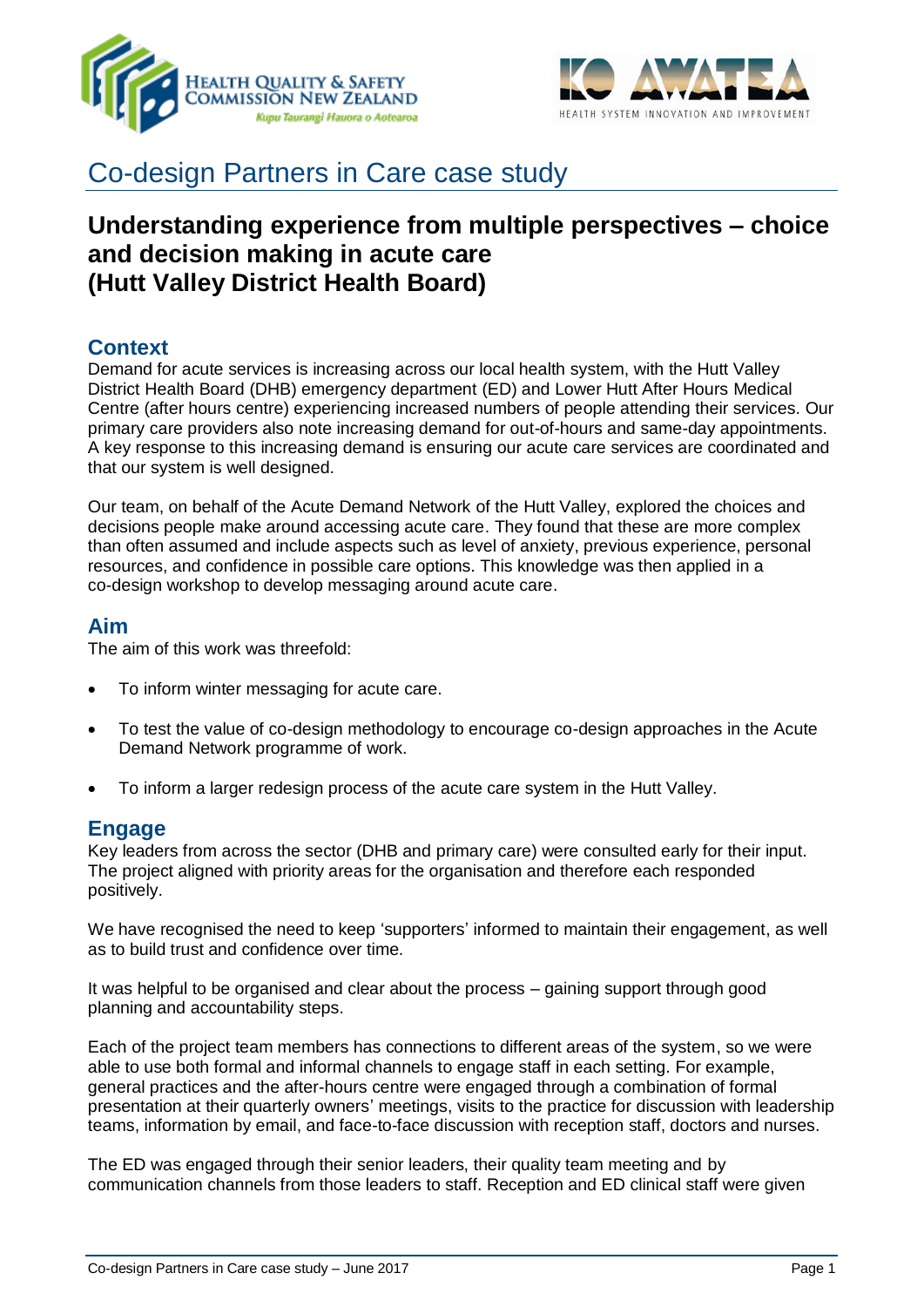written and verbal information and there were informal discussions at the time of data capture about what was happening and why.

Scripts for reception staff were a particularly valuable tool, but often the greatest gain came from the interviewer being available to talk through issues, such as coordinating with patient flow through the department, to maximise opportunity for conversations.

The direct approach worked really well – talking to people and asking for their help, and backing that up with written information. Explaining the reason for the questions, what we would do with the information, and giving the option not to take part, were key messages.

Reception staff were great recruiters in the general practices. They were given written information by email in advance, then on the day they were given a script. Before starting we also talked them through what we were doing and why. A couple of



times people were called in to the general practitioner (GP) before they had finished, but the GPs were great (they had also been briefed) and a couple of people came back to us after their appointments to finish our conversation.

At the after-hours centre we approached people in the waiting room, as there was only one receptionist and she was very busy.

In the ED it was a mix of reception staff approaching people (especially for the written survey) and a project team member asking them directly if they would be prepared to talk to us.

A challenge in the ED was that people were often quite uncomfortable and stressed in the waiting room, and would sometimes be called through quite quickly. We adapted the approach by using the Clinical Nurse Manager to identify people in cubicles who were stable and might be interested in talking to us.

Challenges of engagement included ensuring a range of times and days, and how to get a good cross-section of people. We thought quite a bit about where and when to engage people to manage this.

#### **Capture**

Our team took a multimodal approach to gather the views and experiences of patients and staff in a range of acute settings, over a period of two weeks. Settings were targeted to capture demographic variation of patients, with interviews carried out at different times of the day and days of the week to maximise the mix of respondents.

#### **Patient conversations**

- 24 at general practices.
- 11 at after hours centre.
- $-22$  at FD.

#### **Pencil and paper surveys**

- 56 at after hours centre.
- $-72$  at FD.

| Te Awakairangi Health<br><b>KALCING</b>                                                                                                                                                                                                                                                                                                                              | <b>HUTT VALLEY ONB</b> |
|----------------------------------------------------------------------------------------------------------------------------------------------------------------------------------------------------------------------------------------------------------------------------------------------------------------------------------------------------------------------|------------------------|
| <b>ED Patient Survey</b><br>Date:                                                                                                                                                                                                                                                                                                                                    |                        |
| We want to provide the best possible care for you and your whanau when you are unwell or injured.<br>Thunk you for taking a few minutes to answer our questions. It will help us understand how and why<br>people come to the Emergency Department (ED) and what we can do to improve our care for you.<br>Patient demographics (please circle the ones that apply): |                        |
| Male<br>Female                                                                                                                                                                                                                                                                                                                                                       |                        |
| NZ European<br>Mapri<br>Pacific Other                                                                                                                                                                                                                                                                                                                                |                        |
| 0-4 years 5-12 years<br>13-18 years 19-29 years<br>30-44 years 45-64 years                                                                                                                                                                                                                                                                                           |                        |
| My GP is                                                                                                                                                                                                                                                                                                                                                             | 65+ years              |
|                                                                                                                                                                                                                                                                                                                                                                      |                        |
| 1. I came to ED because (tick the ones that apply):                                                                                                                                                                                                                                                                                                                  |                        |
| I decided (by myself) to come                                                                                                                                                                                                                                                                                                                                        | o                      |
| Healthline advised me to come                                                                                                                                                                                                                                                                                                                                        | α                      |
| my GP practice (nurse, receptionist, GP by phone) advised me to come                                                                                                                                                                                                                                                                                                 | $\Box$                 |
| I saw my GP and they referred me                                                                                                                                                                                                                                                                                                                                     | $\Box$                 |
| Another person advised me to come (plunket, nurse, physio,<br>sports coach, first aider, trusted person)                                                                                                                                                                                                                                                             | α                      |
| It's what I did last time I felt like this                                                                                                                                                                                                                                                                                                                           |                        |
| Other.                                                                                                                                                                                                                                                                                                                                                               | $\Box$                 |
| 2. Before I came to ED, I (tick the things you did):                                                                                                                                                                                                                                                                                                                 |                        |
| Googled my symptoms                                                                                                                                                                                                                                                                                                                                                  |                        |
| Tried to "wait and see" whether I came right                                                                                                                                                                                                                                                                                                                         | $\Box$                 |
| Asked/rang a friend or family member for advice                                                                                                                                                                                                                                                                                                                      | $\square$              |
| Rang Healthline                                                                                                                                                                                                                                                                                                                                                      | G                      |
| Rang my GP practice for an appointment                                                                                                                                                                                                                                                                                                                               | $\Box$                 |
| Called another health professional for advice                                                                                                                                                                                                                                                                                                                        | $\Gamma$<br>$\Box$     |
| (e.g. plunket nurse, physio)                                                                                                                                                                                                                                                                                                                                         |                        |
| Asked the pharmacist                                                                                                                                                                                                                                                                                                                                                 | $\Box$                 |
| Saw my GP (in the past 24 hours)                                                                                                                                                                                                                                                                                                                                     | п                      |
| Went to After Hours                                                                                                                                                                                                                                                                                                                                                  | m                      |
| Called an ambulance                                                                                                                                                                                                                                                                                                                                                  |                        |
| Other-                                                                                                                                                                                                                                                                                                                                                               | n                      |
| Rachel Prebble<br>Acute Demand Network: Acute Care Model Development Project                                                                                                                                                                                                                                                                                         |                        |
|                                                                                                                                                                                                                                                                                                                                                                      | October 2016           |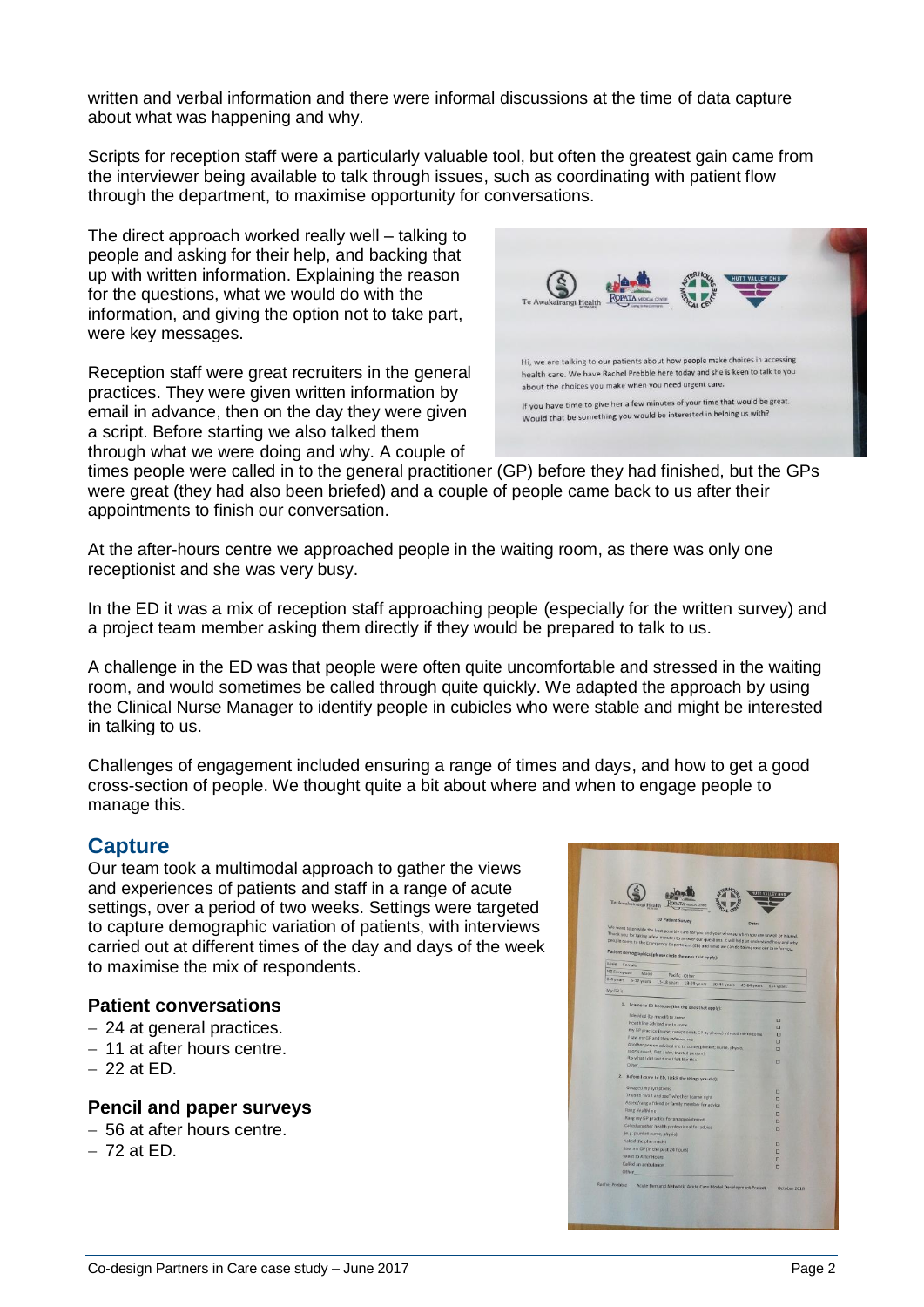### **Group Discussions**

- $-6$  general practice leadership teams.
- 3 ED leaders.
- $-$  FD staff.

#### **What did we ask consumers?**

- What was their decision-making process?
- Who or where did they ask for advice?
- What was their level of anxiety?
- Did they contact a general practice before attending ED?
- Was it because of convenience, time of day, urgency, difficulty getting an appointment with their GP (perceived or not) that they ended up accessing ED?
- What is important to them when they have an acute care need?

In the ED setting we used a mix of approaches, including a poster in the staff room with a key question, and Post-It notes for staff to add their comments.

We used a mix of qualitative statistics for the survey information and thematic analysis for the conversations and group discussions to identify the key themes, emotions and touch points.

An acute demand clinical network set up by the Hutt Valley DHB in early 2014 was used to provide input, oversight and governance for the project, supported by an alliance leadership team and senior sponsors from many of the contribution organisations. Meetings were held with these groups to elicit their input/feedback on ideas as they formed up.



# **Understand**

We found that our consumers used a range of factors in deciding which service to access to meet their acute care needs. A majority of our consumers went to ED because they believed it was the right place for them to be – that they thought they might need hospitalisation, that they were anxious for their or their child's safety, that it was the only option open, that they expected to need an x-ray out-of-hours. A small group described coming to ED because they could not access primary care and felt it was too urgent to wait.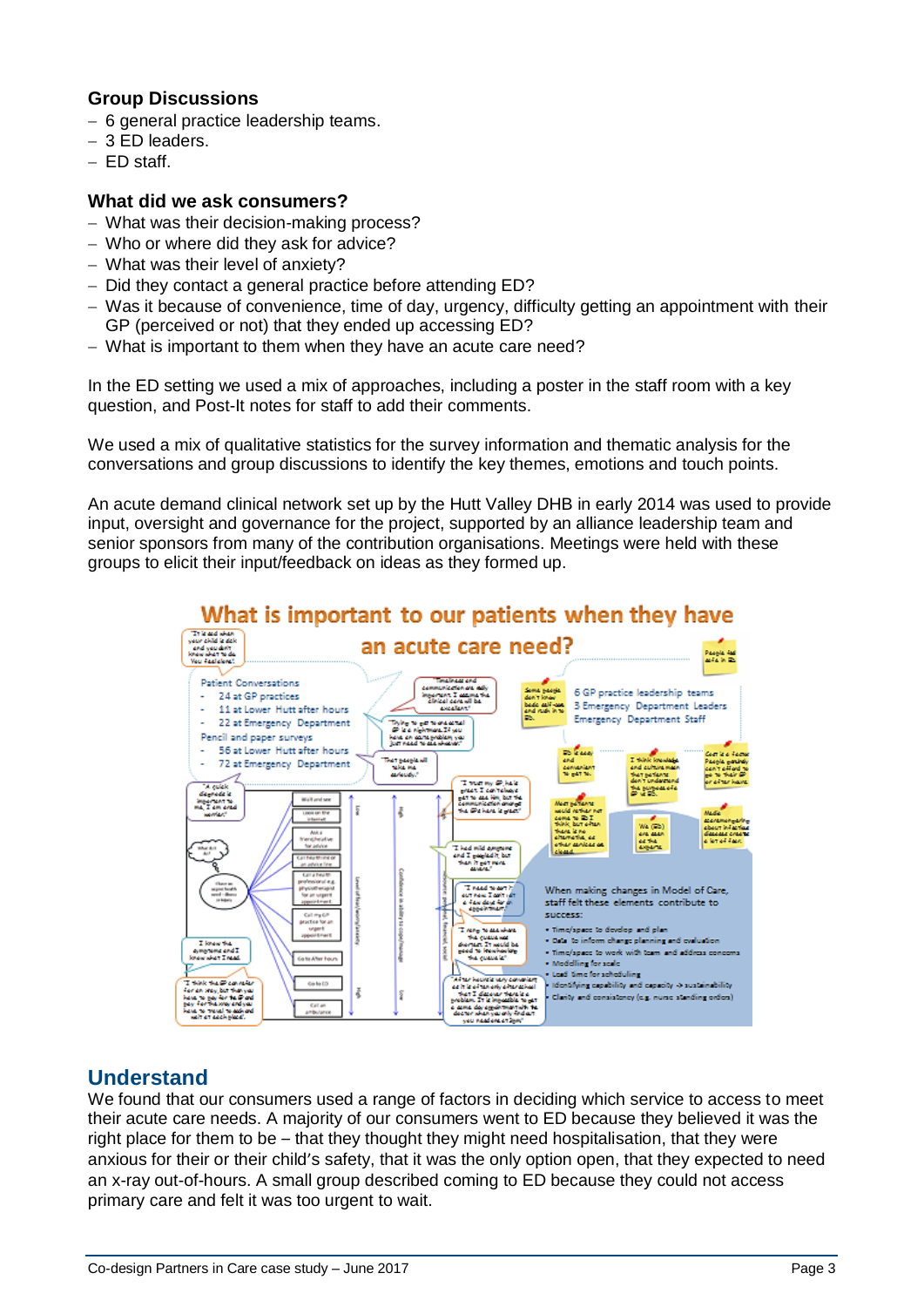Many consumers sought advice from another person such as a family member, friend, or allied health professional (eg pharmacist) and many had waited to see if they would come right. Anxiety levels were reported as higher for those who attended ED than those who chose other options for care. A significant number of consumers described confusion and lack of knowledge about the different options available and which could be appropriate for them.

| I came to ED because<br>(could choose more than 1)          | Number of<br>people | % of<br>total |
|-------------------------------------------------------------|---------------------|---------------|
| I thought I might need to go into hospital                  | 21                  | 31%           |
| I thought I would need an x-ray or blood tests              | 14                  | 21%           |
| I didn't know what else to do                               | 5                   | 7%            |
| Other                                                       | 5                   | 7%            |
| <b>Lcan't wait until tomorrow</b>                           | $\overline{4}$      | 6%            |
| I couldn't get an appointment with my GP                    | 3                   | 4%            |
| The ED staff are specialists and will know what I need      | 3                   | 4%            |
| I thought I might die                                       | 3                   | 4%            |
| I can't afford to go to the GP                              | $\overline{2}$      | 3%            |
| It is easiest to get to                                     | $\overline{2}$      | 3%            |
| I could come after work                                     | $\overline{2}$      | 3%            |
| Last time the ED staff were great and sorted out my problem | $\overline{2}$      | 3%            |
| I didn't think my GP would have an appointment              | 1                   | 2%            |

There was a clear sense that people where making their best endeavours, both in electing where to go and when to seek help. Frequently our system did not meet these needs in the ways they needed, sometimes at a practical level (for example parents who discover a child is unwell after school or day care, but primary care options stop at 5pm) and at times with a lack of understanding about what primary care can offer (for example believing that ED is needed for simple procedures that can be done at a general practice).

This led to either frustration and/or an escalation to higher levels of care, such as visit to the ED. There was a consistent theme around how often people accessed services based on their perception of where these would be most likely met, that is, where they thought the skills, facilities and resources would be available. Frequently their decisions were informed by previous experience, or advice they received from health professionals, their family/whānau or advice lines such as Healthline. Examples of these are set out below:

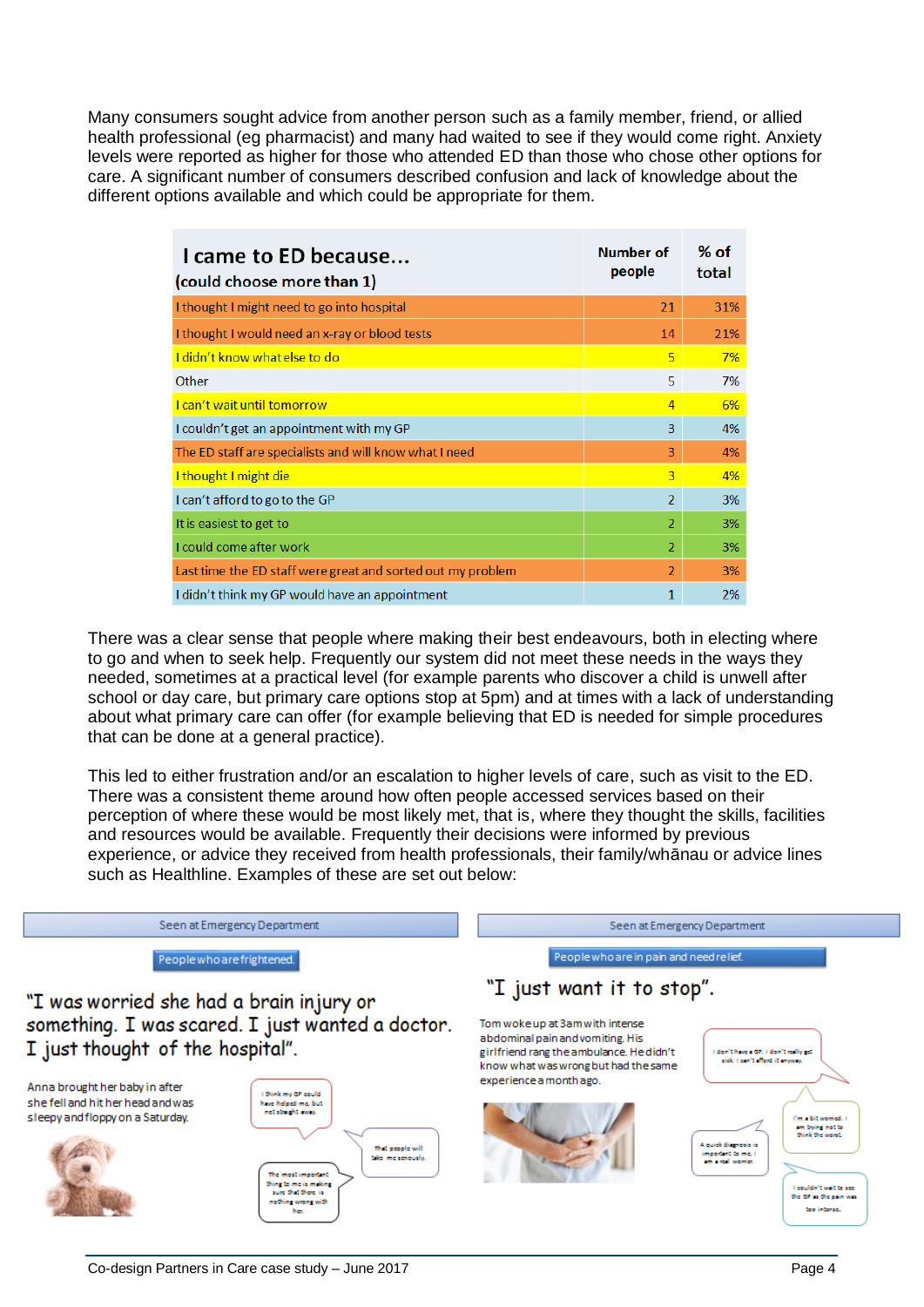We developed six of these patient stories, which identified differences in the elements of decision making for different cohorts of consumers, and in their subsequent choice to attend their general practice, after hours centre or the ED. The cohorts reflected a combination of personal circumstances, such as age, or stage of life stage (eg parents with young children) and the nature of the health need (eg exacerbation of a long-term condition or acute injury).

Our primary care practices talked about the pressure of acute demand. They talked about the importance of any changes to our acute care system needing to be well thought out, and practical to implement in a busy business setting.

# **Ideas from GPs to improve acute care** from practices:



The poster in the ED staff room elicited comments conveying a strong sense of frustration for many ED staff. They identified lack of knowledge about health as one factor bringing people to ED. They also noted resource challenges – cost and the availability of alternatives out-of-hours as factors.



In previous years our messaging in winter, when demand was highest, followed traditional patterns. However they were frequently put together by health professionals seeking to direct people away from hospital services. The messages were not necessarily clear to consumers, who were left confused and so tended to revert to their usual approaches. The messages often sought to move the demand around without dealing with issues that could be managed by the person themselves, at home.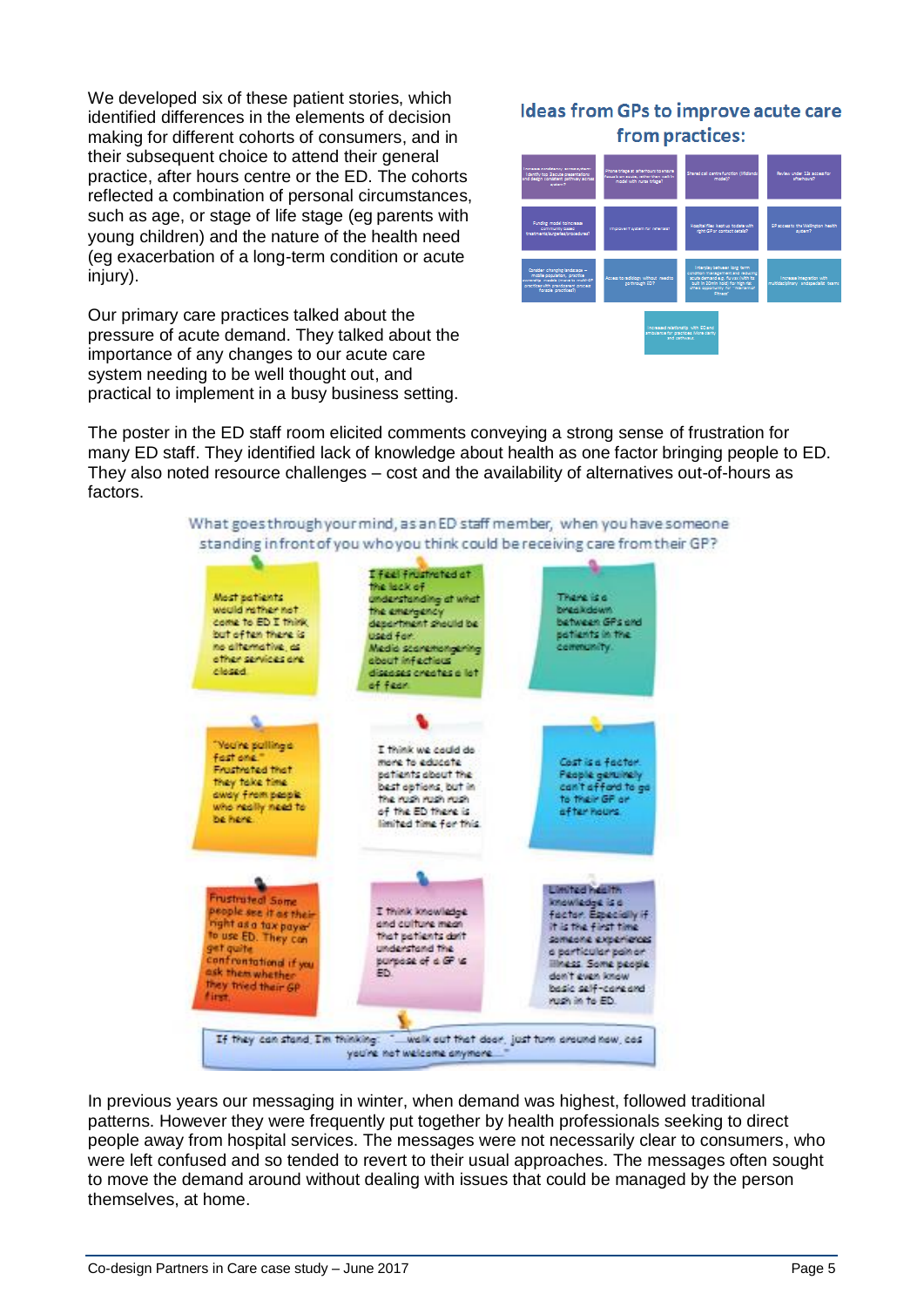The voice of the consumer was not evident apart from in a limited number of surveys at a provider level. These often sought comment on what was, rather than inviting a dialogue about what might be. As part of our work, we asked consumers what is important to them when they have an acute care need.



## **Improve**

Utilising the knowledge gleaned from the capture phase, two activities have been carried out to improve our acute care service provision:

- 1. The information was fed back to the wider network and to staff across the acute care system. This enabled some myths to be 'busted' and prompted significant discussion as to what needs to be considered in a redesign of acute services in the Hutt Valley.
- 2. A co-design workshop was run in early June, which included consumer, primary and secondary care participants. The information from the capture phase was used to develop a reference for the workshop participants, and to develop advertising and messaging around acute care/ED use this winter. The workshop participants redesigned the winter communications messaging, including for posters and newspapers, to reflect what we now know about decision making and choice for patients with acute care needs. As you can see below, there are marked differences between the 'before' and 'after' posters.

**Winter messaging 2016 Winter messaging 2017**



# **Measure**

While it is too early to tell whether our revised winter communications messages will have an impact, the fact that there was a co-design approach to developing the messages is a measure of the success of this project. Before beginning this work, a proposal to include a consumer voice on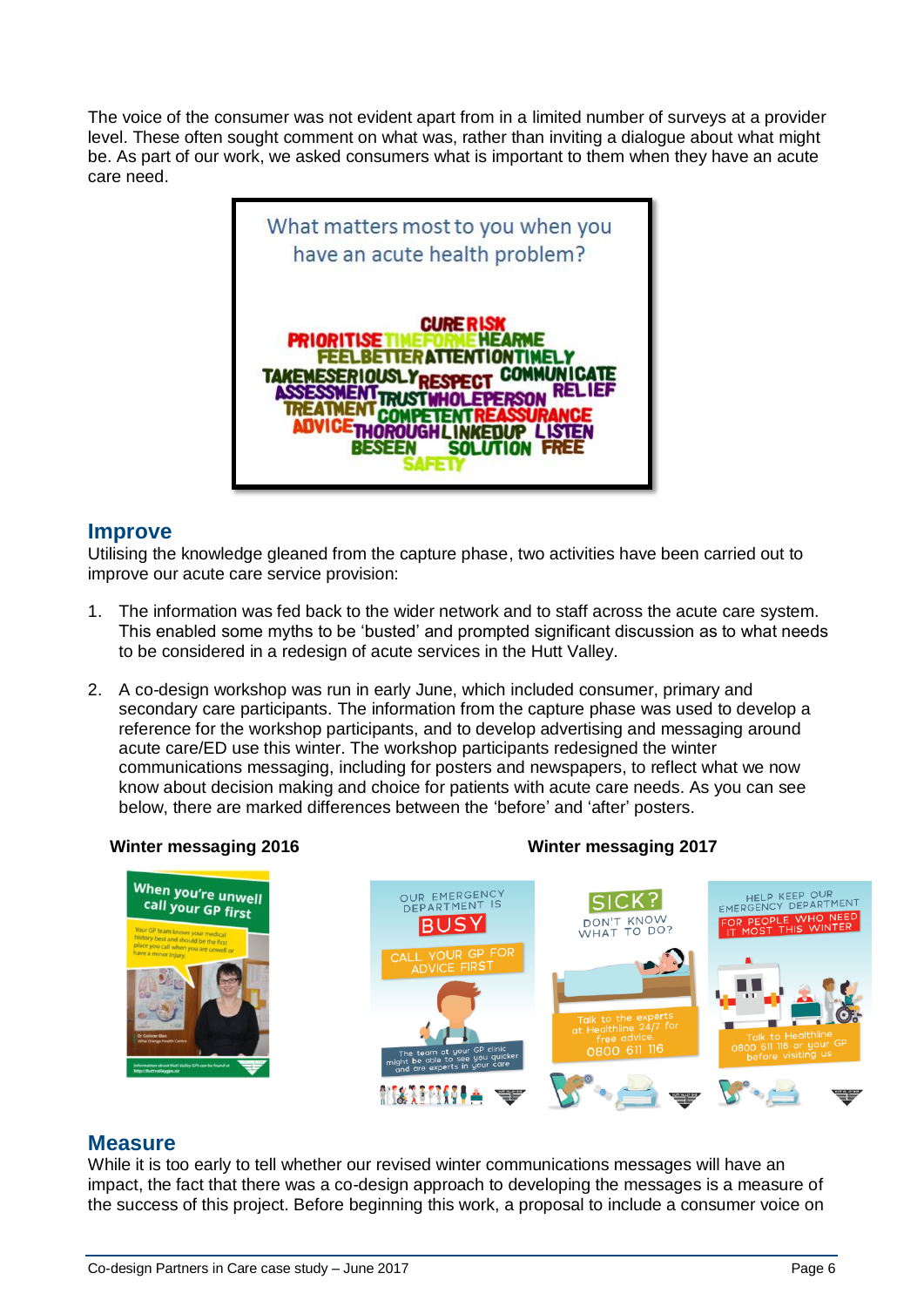the Acute Demand Network was met with comments such as 'Why do we need a consumer voice on the network?' and 'We already have a lot of people'. Members of the network found the information from the surveys and interviews so valuable, that they now see the benefit in having a consumer as part of ongoing work.

The results of the surveys and interviews have now been widely shared across leadership and staff throughout the health system in the Hutt Valley. Current programmes looking at community integration of services and the development of primary care 'home–type' models of care have drawn extensively on the knowledge gained throughout this project.

#### **Overall outcomes**

- Embedding consumer input: It is likely that all future acute demand initiatives will include input from consumers. This experience has highlighted the value of their contribution and we are looking at ways we can include consumer representatives on a number of the work streams active across the various priority areas.
- Winter messaging: This is very different to previous years and has a much more positive, empowering set of messages, focused on better equipping people to make informed choices. There was also discussion in the co-design group about where and when to use messaging with additional mechanisms, such as messaging around the hospital campus, integration of messaging into staff interactions with patients, discharge, and follow-up letter.
- Access to acute slots in primary care: Practices we have visited confirm their commitment to this aspect, with more than 20 practices now having formal processes around triage and the allocation of these same-day slots.
- Healthcare Home: Work is underway in the Hutt Valley to implement Healthcare Home, under the oversight of the Acute Demand Network. This initiative will have a number of elements aimed at improving consumer choice and access. Implementation is likely to be led by people involved in the current co-design work, and as a result, will be influenced by these models and approaches.
- The objective outcomes of this work will be measured over time, largely around the level of acute demand the system faces. Due to the underlying demographic growth and health pressures we expect that rather than dramatic shifts in demand, we may see a levelling-off of demand and a shift around services as people make more informed choices. A key measure will also be around the range of options that become available to people with acute problems and the way they use these services.

## **Working as a co-design team**

Working to bring co-design into the redesign of a whole system of care was a challenge in terms of the complexity and number of different stakeholders. In order for the work to be meaningful, we needed to engage with consumers and staff over a number of sites, settings, times and contexts.

However, the results have enriched our network immensely and have introduced a new way of thinking about service design and development. Our integrated winter planning programme now has consumer involvement, as do other work programmes under the Acute Demand Network.

Our clinical staff have a more sophisticated understanding of how consumer decision-making and choice occurs, and our approach to communicating with our community has changed as a result.

With the changes to the Hutt Valley DHB team, the core project team has had to shift to a model seeking to influence rather than directly lead the changes. The strong foundation built in the first phase, with a clear set of recommendations that the new staff have followed (with support from senior management) have ensured the initial work has not been lost.